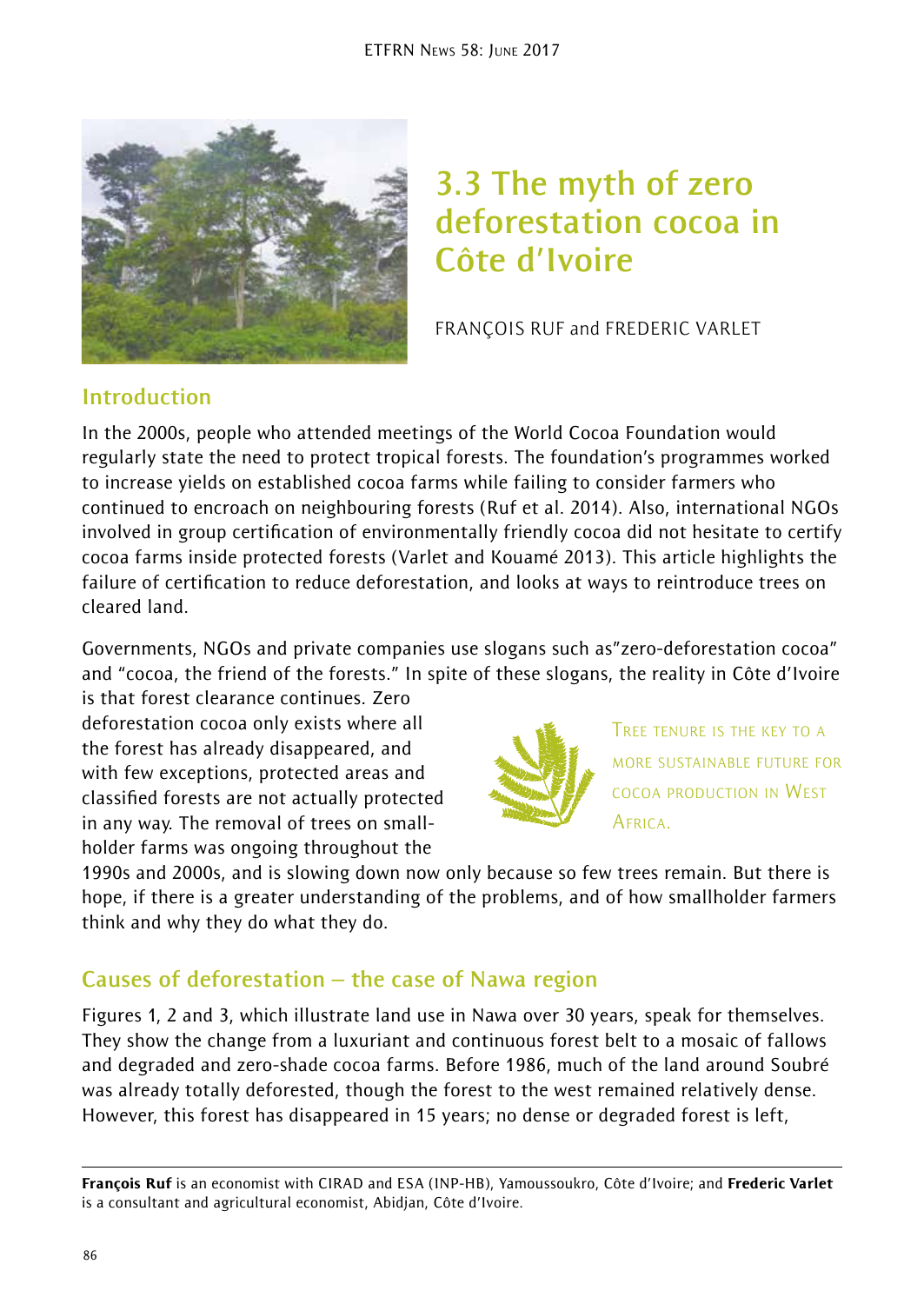except for some patches of degraded forest inside the small so-called protected area around Obrouyo. By 2015, a few patches of "green," possibly rubber farms, possibly ageing cocoa farms, were re-emerging,but the general trend is toward lower vegetation density.

Figure 1. Land use in the Nawa, 1986 Figure 2. Land use in the Nawa, 2001



Figure 3. Land use in the Nawa, 2015



#### **Land use**



Source for Figures 1, 2 and 3: BIOTOPE, CURAT and GRAIN Côte d'Ivoire, 2016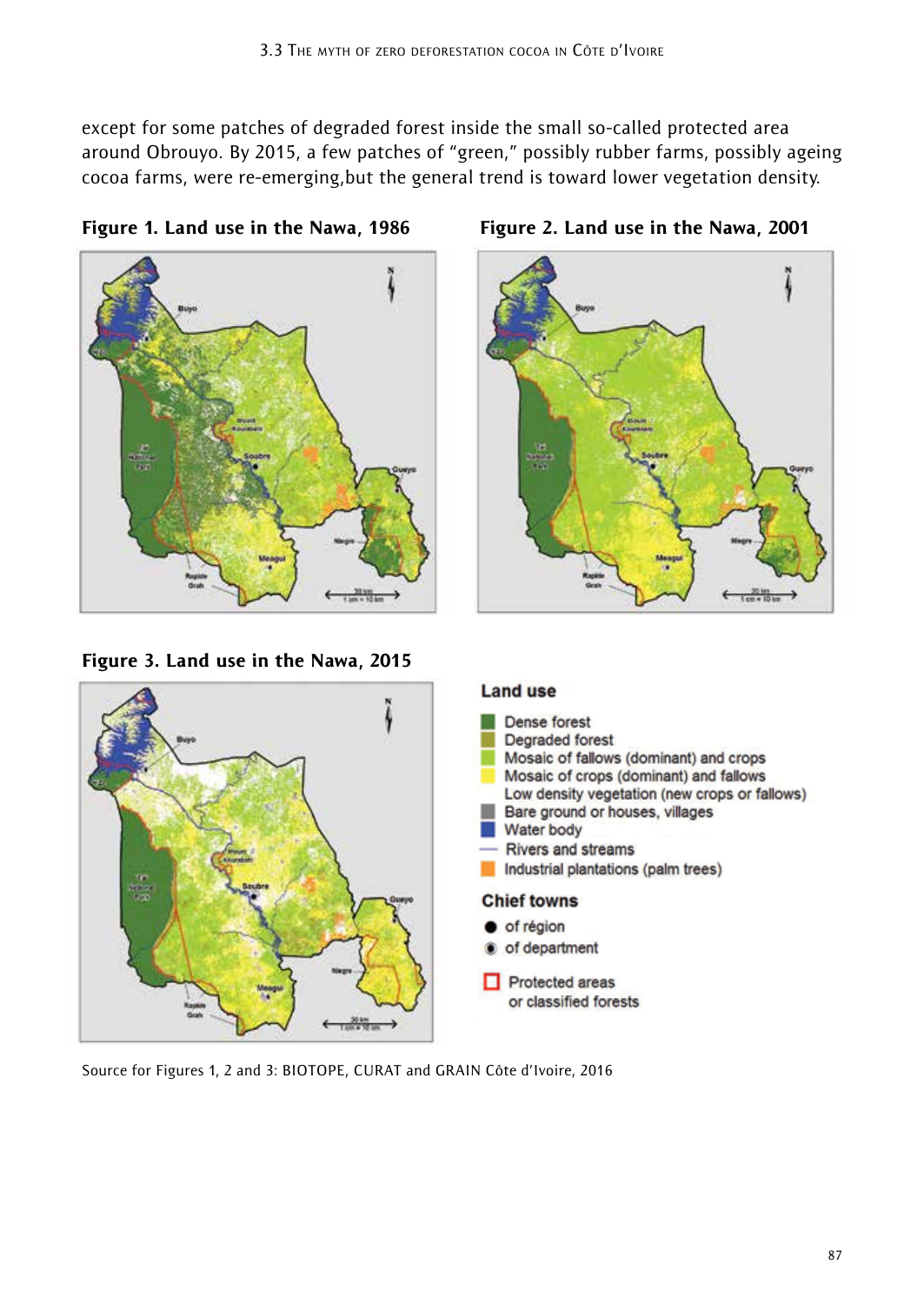There are a number of inter-related causes of this massive deforestation. One is in-migration related to the cocoa boom,the first big wave in the 1970s from the central Baoulé region, and the second in the 1980s, mainly from Burkina Faso (Ruf 1988; Varlet and Kouamé 2013). It continues to this day; the rural population in Nawahas jumped from 586,000 in 1998 to 897,640 in 2014, and the population density has increased from 72 to 111 inhabitants per km<sup>2</sup>. The first migrants came as workers, but many of them managed to obtain land from local village chiefs and establish their own cocoa farms. After a few years, they themselves needed labourers and sent for people from their home villages. Migrants were also fleeing the Sahelian droughts, which started in the mid-1970s. The real culprits of deforestation, however, are neither local people nor migrants, but the public policies that sent the wrong signals to smallholders. The message was that the forest is free and open and the land belongs to whoever is willing and able to clear and cultivate it.

The main factors that led to deforestation were the existing infrastructure: asphalt roads and the bridge over the Sassandra River were built by the government and a network of dirt roads was built by logging companies. The new cities of Soubré and San Pedro soon emerged from the jungle. The policy of regularly increasing and maintaining the nominal cocoa price also played a major role, by reducing risk and giving confidence to migrants that their revenues would keep rising. The government could afford this while world cocoa prices kept increasing in the 1970s, but a decade of price declines followed in the 1980s. The rate of migration, at least around Soubré, was slowing six years before the collapse of the cocoa price (Legrand 1999), but only because most land had already been appropriated (Figure 4). New migrant labourers would then move elsewhere, such as the Mont Kourabahi classified forest northwest of Soubré, which was soon cleared.



Figure 4. Number of migrants in Soubré and cocoa prices (CFA franc per kg), 1952–98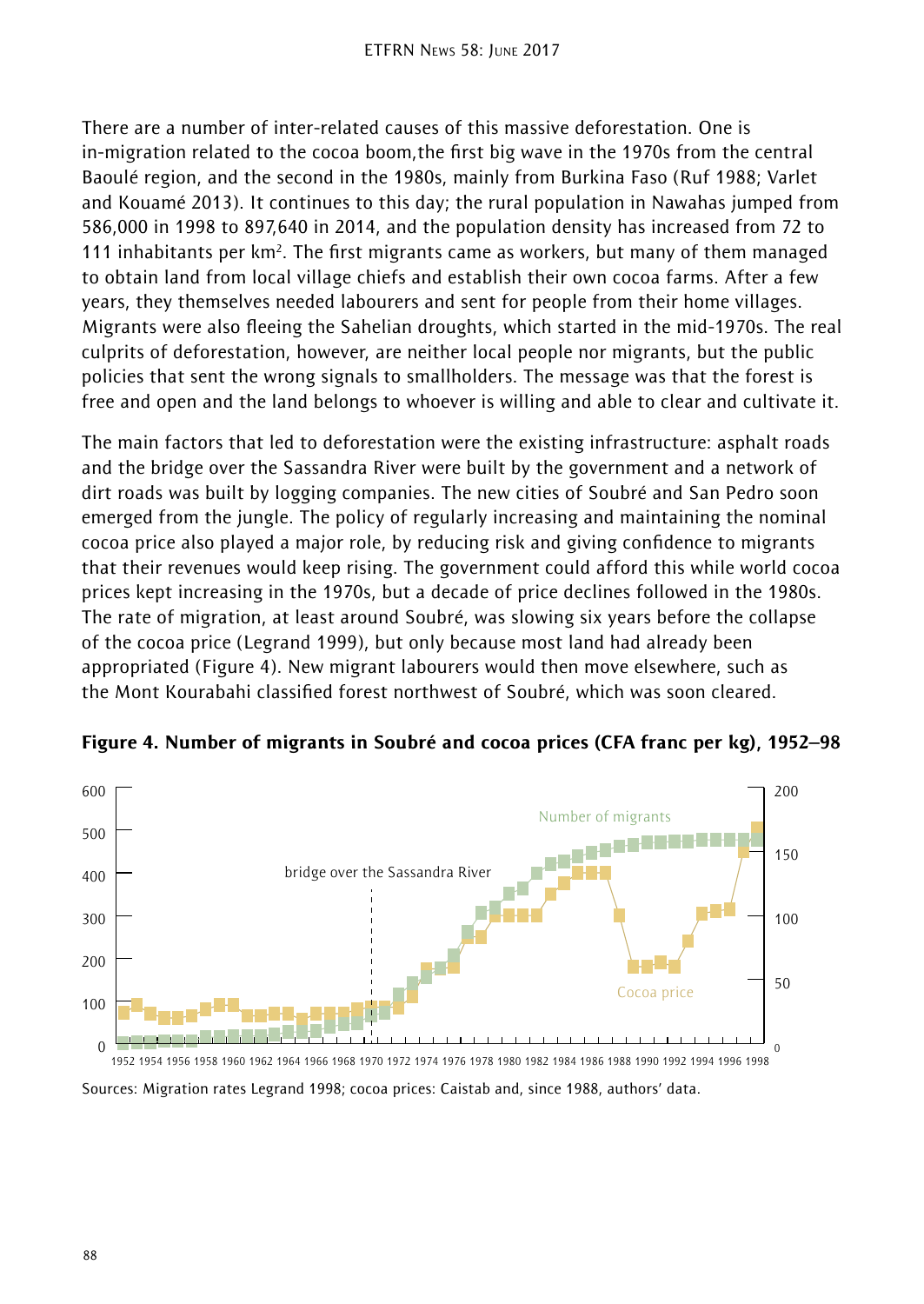Paradoxically, while economic theory states that land security is essential to investment, it was uncertainty that encouraged deforestation and planting in Nawa region. This is explained by "the tragedy of commons," where individual users act in their own selfinterest in a way that is contrary to the common good of all users (Amanor 2005;

Ruf 2011). By clearing the forest, migrants aim to secure land ownership. This, along with the high revenues from cocoa, led to massive deforestation, which was worsened by the removal of all trees, rather than leaving some shade trees (Ruf 2011). Migrants were looking for a quick return on their investment, and shade delays the first yields. Migrants realized that burning was the cheapest and easiest way to clear trees, and burning destroyed all the trees. Farmers rapidly discovered that cocoa trees could resist full sun when rainfall was abundant, making shade unnecessary, and yields were also helped by the introduction of more robust planting material from the upper Amazon. Trees are



considered a benchmark of landownership by the people who originally lived in the area, and they began to argue that they were ceding the right to cultivate, but not ceding the land itself, but migrants would simply eliminate all trees and claim the land.

So, despite declarations and zero deforestation slogans, nothing has changed. Encroachment into one forest then another continues unabated, now in the Mont Peko "park" and the Haut-Sassandra "protected forest." This is understandable. Every migrant who clears forest and plants cocoa increases government revenues and supply to the chocolate industry without one dollar being invested by public or private entities. And once migrants have entered a forest, it becomes socially and politically difficult to expel them.

### **Understanding farmers' fears**

Trees in natural forest belong to the state, so farmers have no interest in keeping them. Farmers also run the risk that a logger — with or without a permit from the local authorities — will cut down trees on their farm; this causes damage, does not involve any compensation, and has happened even on farms certified by Rainforest Alliance and UTZ. Certification agencies do not always respect their own environmental criteria (Lemeilleur, N'Dao and Ruf 2013). Since the REDD+ programme favours reintroducing trees rather than protecting existing forest, is it possible to at least rebuild some agroforestry systems?

Cocoa-exporting companies and national institutions started to distribute tree seedlings to certified farmers through their cooperatives, with the aim of achieving the minimum of 18 trees per hectare required by certification. However, farmers and cooperatives were not consulted about the species, and they received many seedlings they did not know or want. Many farmers would plant a few seedlings at the border of their farm to make the staff of the cooperative happy, or would just let the seedlings die. Farmers fear that loggers will come back in 15 years to cut them down, so they did not plant them within their cocoa plantations, which might be damaged during felling and extraction.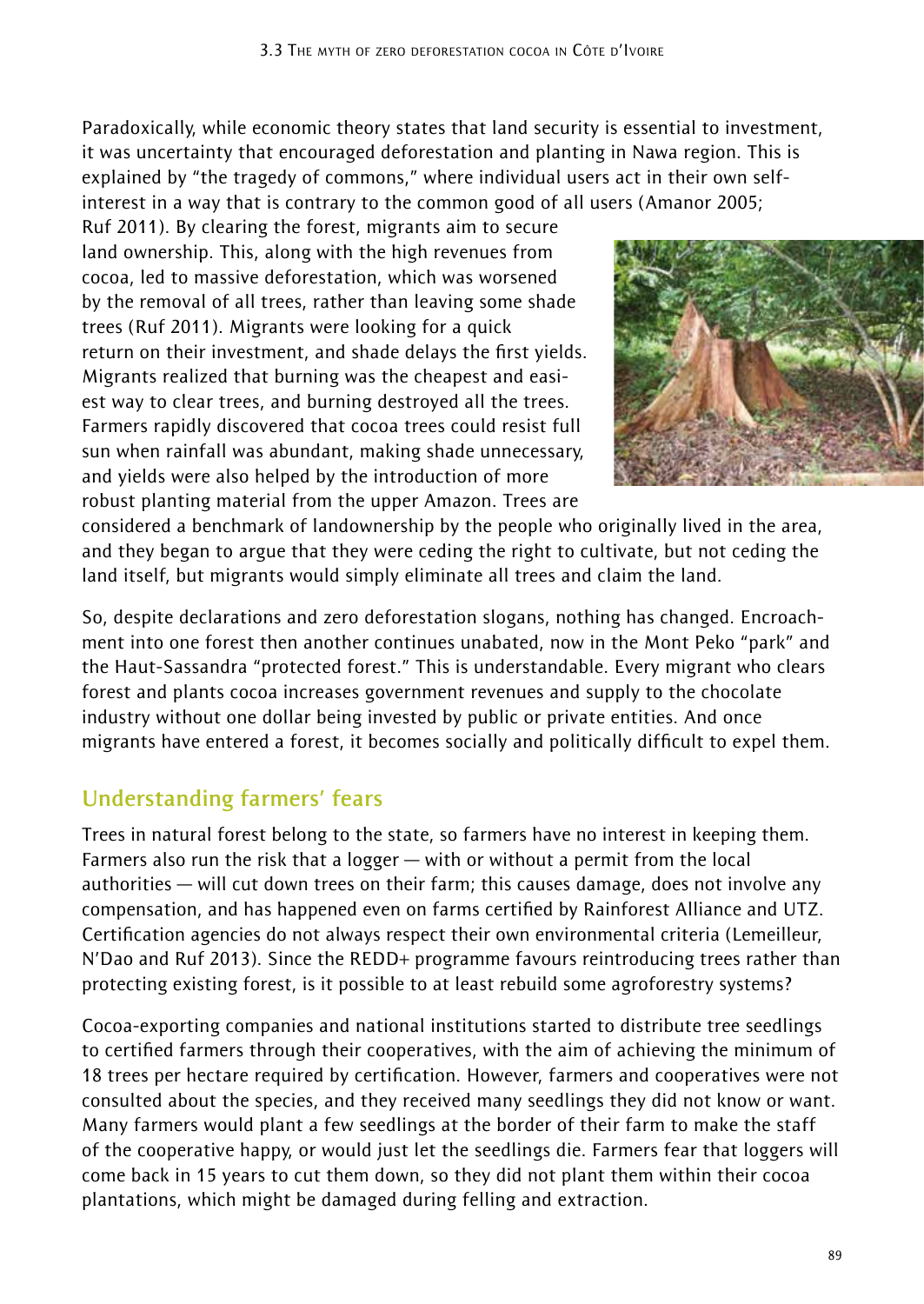Although farmers rarely acknowledge that such strategies are deliberate, the example of one farmer in Touih, south of Soubré, is typical. He planted a few trees given to him by his cooperative, but when he learned that the trees *(Gmelina arborea)* could be used for making matches, he immediately cut them down, except two or three at the border of his farm, close to the road. Other farmers refused to plant any of these seedlings. In neighbouring Ghana, many cocoa farmers are willing to plant indigenous timber trees, but prefer to plant them in separate fields, not within their cocoa farms. One of the reasons is a fear of loggers. Although the ownership of planted trees was recognized legally in Ghana long before it was in Côte d'Ivoire, farmers there still fear being unable to prove that they planted the trees. The other option was to associate non-native exotic trees,which by definition cannot be spontaneous (Ruf 2011).

Actually, cocoa smallholders' fear of loggers is so embedded in their collective memory that they do not necessarily make a difference between exotic and indigenous trees. Smallholders are defiant about planting timber trees on their cocoa farms. In addition, specialized institutions, exporters and the cocoa industry are ignorant of farmer preferences and constraints. If farmers did not fear loggers and had clear tree tenure, many more of them would plant many more trees.

### **Causes for hope?**

In the 2000s, some farmers in Côte d'Ivoire and Ghana started to overcome their fear of loggers and of controls by forestry institutions. They started to think there might be an economic future for trees on their cocoa farms, and they began to manage tree regrowth and sometimes even planted new trees, mostly native iroko *(Milicia excels)*, frake



*(Terminalia superba)* and exotic teak *(Tectona grandis)*. Their main intent was the future use and marketing of sawn timber. Through on-site chainsaw milling, farmers can bypass exploitative traders, sell directly to local markets, compete with logging companies, and avoid formal and informal taxation by forestry institutions. The fact that trees would also provide shade was only a secondary motivation.

In the 1990s, very few farmers acknowledged a relationship between a lack of shade and the increased risks of cocoa mortality and declining yields, and the resulting need to reintroduce trees into cocoa farms. Starting in the 2000s,however, cocoa farmers started to look at the ecological services provided by trees. Today, some 20% of cocoa farmers have taken at least some initiatives that favour tree regrowth,often with a conscious motivation to adapt their farming system to ecological change. And with only a few exceptions, this

positive outcome has occurred without the involvement of mass certification programmes. This is consistent with other failures of certification regarding the protection and reintroduction of timber trees in certified cocoa farms (Sanial 2015). In addition, farmers are also paying increasing attention to trees with medicinal properties, for which there is a promising market (Sanial 2015).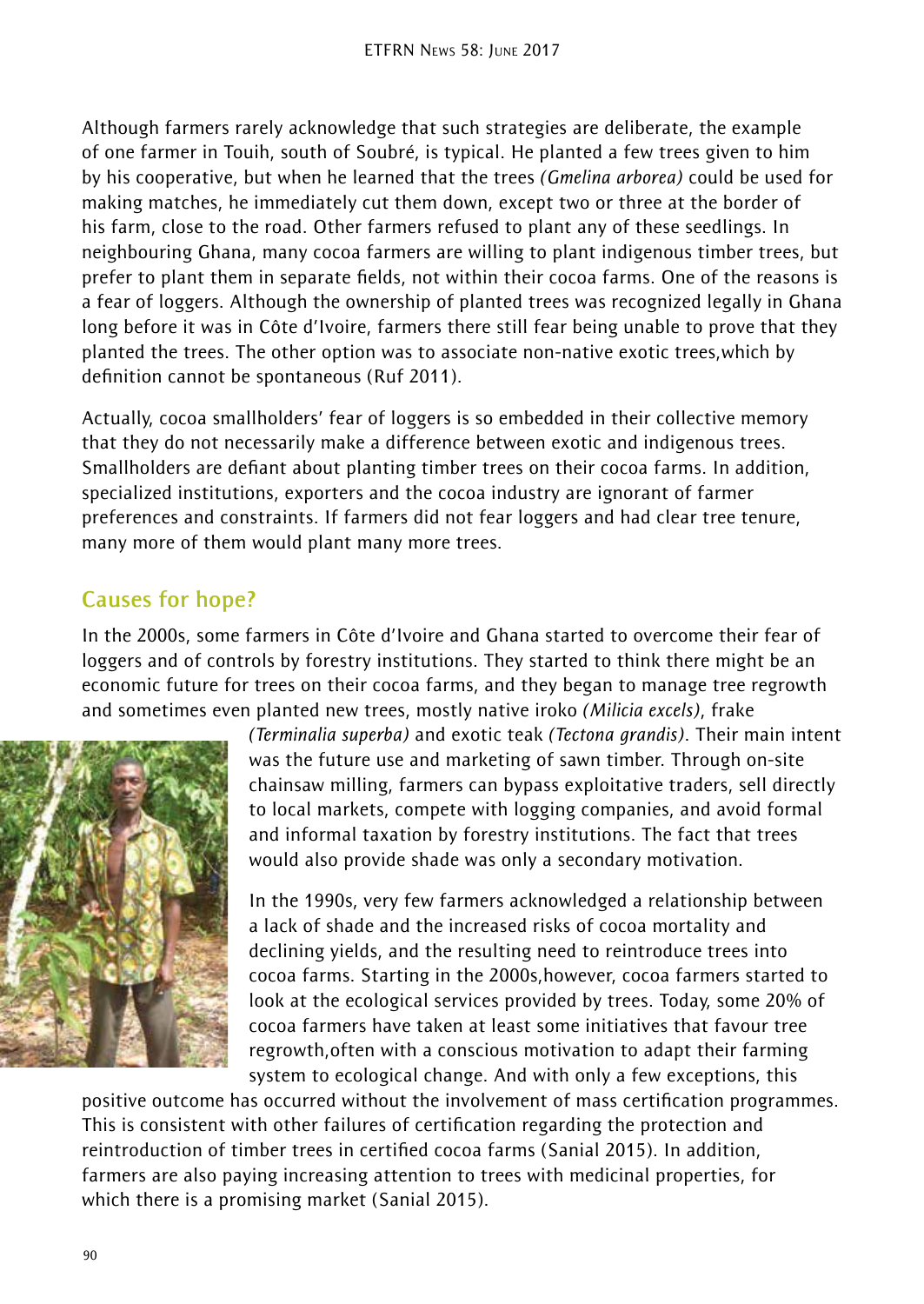## **Conclusions**

For many reasons — and despite the talk of certification and of cocoa production being sustainable — deforestation seems likely to continue until the last hectare is consumed. Zero deforestation cocoa does exist, but only when and where all the forest has already disappeared. Then, logging companies will get timber from areas such as smallholder cocoa farms, until few trees remain anywhere (Amanor 2005). The REDD+programme is

an attempt at afforestation through agroforestry; this is relevant, but is not a zero deforestation initiative by itself. It may help to reintroduce trees on cocoa farms, relying on the existing will and innovations of those 20% of farmers who have already started to plant on their own, independent of certification (Sanial 2015). Non-supportive existing legislation remains the main constraint.

To improve further tree planting in the future, institutions and legislation must acknowledge the value of trees and tree tenure to the smallholders who plant them. The 2014 Forestry Code guarantees ownership of planted trees to the



planter, but the code is ambiguous and is not well known or widely applied. In addition, farmers lack any rights regarding native timber trees left during clearing. These are probably the main factors behind the absence of timber trees on most cocoa farms in Côte d'Ivoire and Ghana (Amanor 2005; Boni 2005; Ruf 2011). REDD+ programmes show some potential, but they rely on the will of farmers to overcome their fear of loggers and plant or regenerate trees by themselves, without cocoa certification (which has been a massive failure). The best strategy may be to not certify cocoa itself, but to certify timber trees planted on cocoa farms.

As long as cocoa smallholders are not able to sell a timber tree, the term "friend of the forest" will remain only a slogan. The mass certification of cocoa farms launched by the chocolate industry and allied NGOs has not increased cocoa yields or farm revenues or improved the environment in and around cocoa farms. The best strategy will be to certify timber trees planted in cocoa farms,rather than certifying the cocoa itself, and to guarantee tree tenure to smallholders. Only this approach will encourage innovative farmers to plant more trees, which they can then sell. Eventually, their neighbours and many others will catch on, seeing for themselves the value of planting.